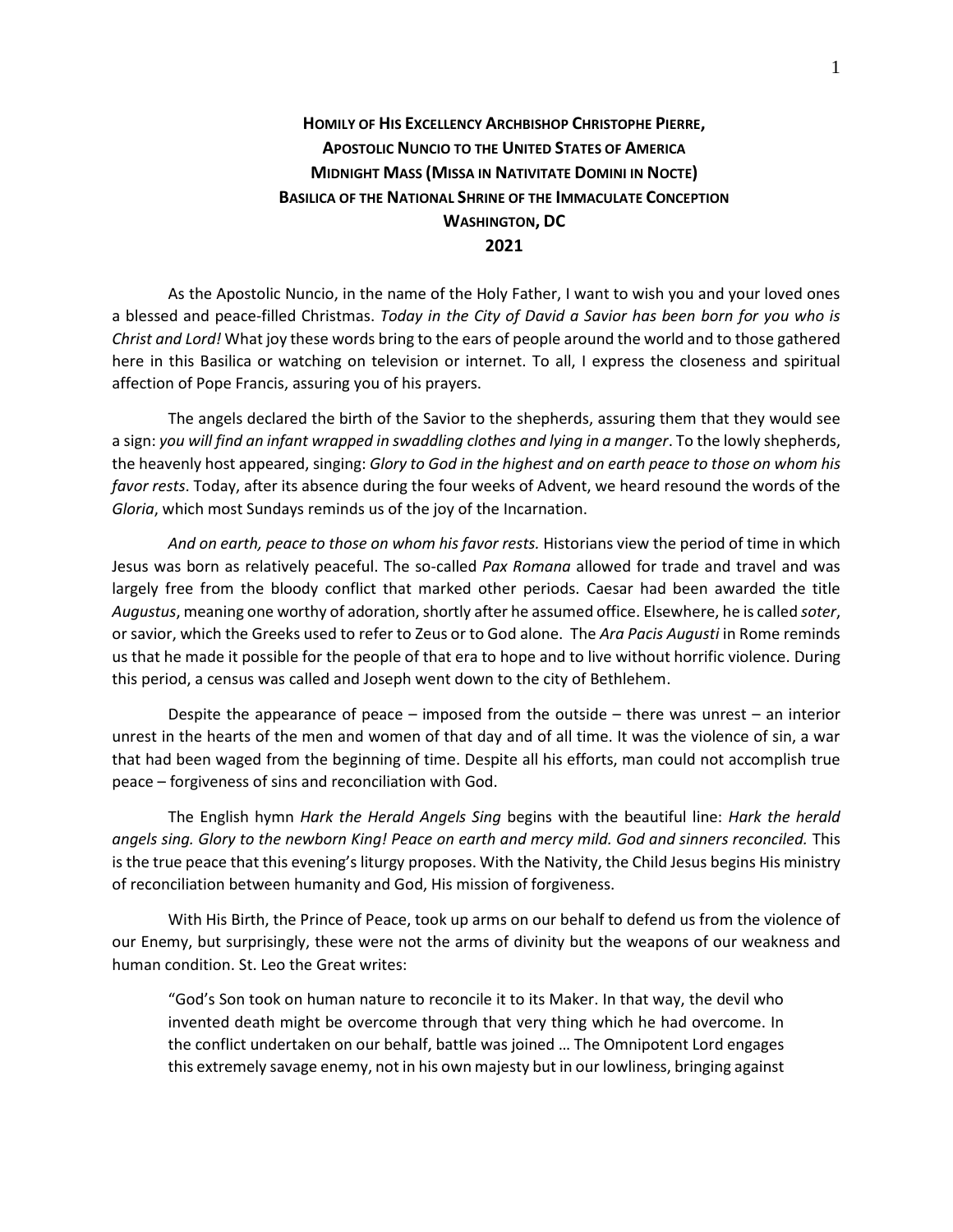him the same form and the very same nature, partaker indeed in our mortality but wholly without sin." (LEO THE GREAT, SERMON 21 ON THE NATIVITY)

The Lord brought a different type of peace. His peace was not imposed from the outside but comes from within. We feel comfortable with an external peace, which allows us to carry out our daily activities, but what about the deeper interior disquiet? If we place all our hopes on the external peace – a good economy, the development of vaccines, better politicians and policies – then what will happen when those conditions end? All of these are good things, but none will bring us the peace for which our hearts truly long.

Jesus was born at a time of peace, but nothing was peaceful about His Birth. Externally, things did not go according to plan. He was not born at home; He was born in a stable. He had no proper bed; he was placed on straw in a manger. Everything seemed unstable and disrupted, but His birth teaches us that true peace does not depend on the externals.

He had come to accomplish that which no earthly ruler could establish – interior peace, a right ordering of our relationship with God and one another. His birth announces that the division that separates us from God and one another has ended. He has become one of us. In His very person, He unites humanity and divinity. Gazing on the manger scene in this basilica, we see an image of our reconciliation with God.

The internal division within man  $-$  sin  $-$  is the source of our external division, but it is Christ, the newborn King, who can reach into the soul and touch the heart, reconciling us with His Father. Indeed, all the creatures – the angels, the humans, the animals, even the stars – are reconciled in perfect peace and harmony. It is what the hymn Silent Night calls "heavenly peace," and this is what the angels have come to announce. The Lord reveals to us in the little town of Bethlehem the peace that the world cannot give.

But the first part of the angelic greeting is *Glory to God in the highest*. This is the surest way to peace – to give God glory. The lack of peace in our world is due to our seeking of our own glory. At times, we are "self-referential" and "self-obsessed." The path to peace demands that we give God glory and place Christ in the center of our life. Looking upon the manger, we see the central figure: it is the Child. All the figures in the Nativity scene turn to Him.

How shall we give Him glory? In reading the Gospels, we learn from Christ – from His words and gestures – how to glorify the Father. We learn it in the manger, when he demonstrates humility in robing Himself in flesh and human weakness. We see it in His service of the poor and the sick. We see it most of all when He glorifies the Father at Calvary. Our Lord's birth already is pointing us to His saving sacrifice, by which sinners are reconciled to the Father, and by which the Father is glorified.

The sixth verse of Saint Alphonsus Liguori's *Tu scendi dale stelle* captures this in the dialogue with the Infant at the manger: "*You sleep, my child, but meanwhile the heart Is not sleeping, but is always awake*. *Ah, my beautiful and pure lamb, what are You thinking of? Tell me. Oh, immense love! "I think one day I'll die for you," You reply."*

His dying for us - His sacrifice - is what we call the "Mass," and we have gathered this holy night for "Christ's Mass", for Christmas, the sending of Christ into the world. This is where God is glorified. In glorifying God in worship and receiving the King of Kings and Prince of Peace into our souls, we are